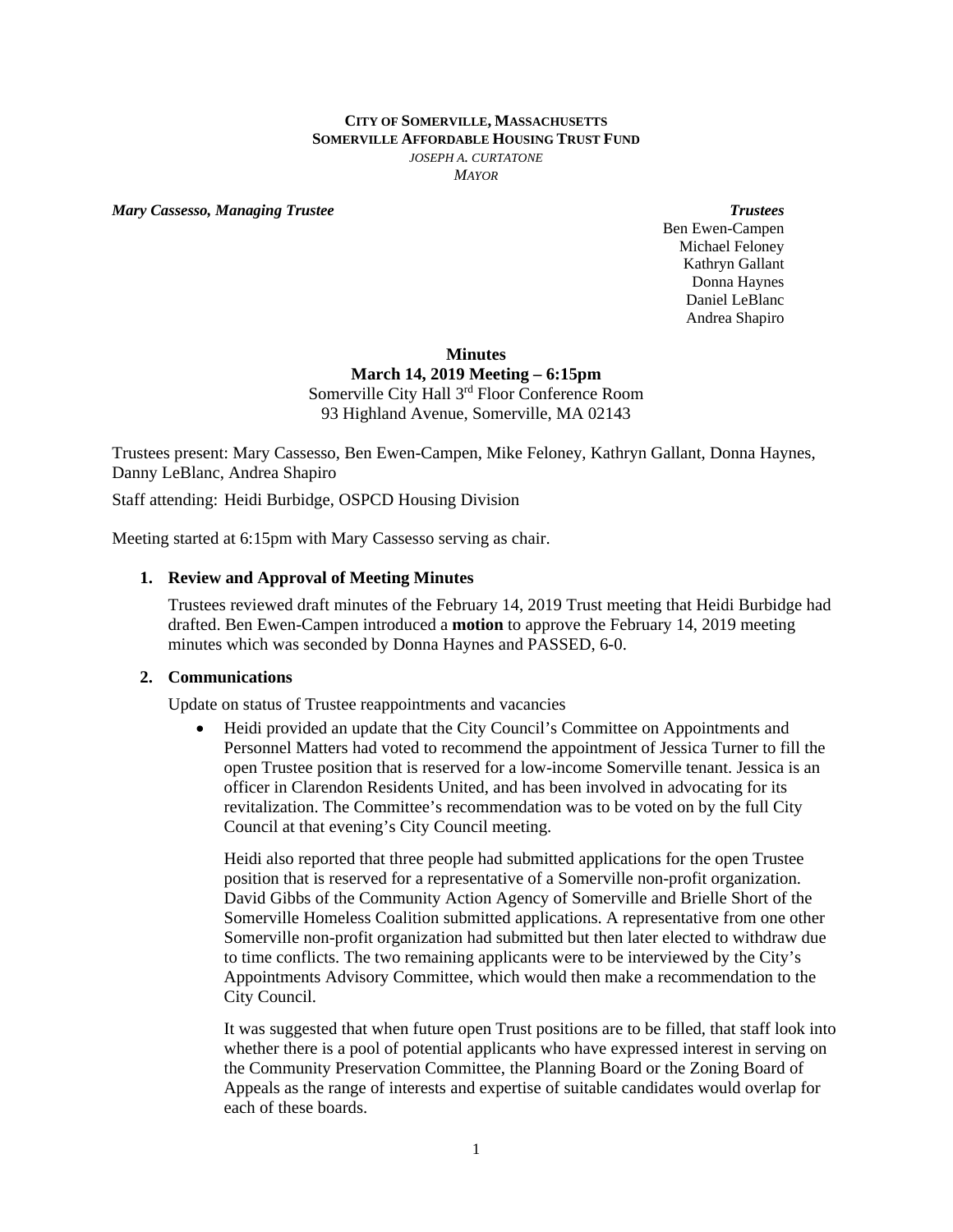Andrea Shapiro reported that her appearance before the Committee on Appointments and Personnel Matters (as part of the process for reappointment to the Trust) involved a detailed round of questions. Heidi noted both Andrea and Danny LeBlanc had been interviewed by the Committee and that subsequently the Committee had recommended to the City Council that each of them be reappointed. Both recommendations had then been approved by the City Council at a full Council meeting on February 28, 2019.

#### *Danny LeBlanc joined the meeting at 6:30pm.*

Clarendon Hill – project status update

 Danny provided an update that the development team for the Clarendon Hill project had met with DHCD Secretary Mike Kenneally and Undersecretary Janelle Chan, and representatives of Jan Snel Flexible Construction (a company from the Netherlands that was described as part of the update on Clarendon Hill at the February Trust meeting). DHCD views the potential economic development impact of Jan Snel doing business in Massachusetts as a positive factor. The development team anticipates that discussions between state economic development and housing officials and Jan Snel would be known within several weeks.

Danny noted that some work on the project needs to begin in the meantime. Required work to be done soon includes the reconfiguration of the Alewife Brook Parkway intersection at Powderhouse. Danny expects that project team members will be meeting with OSPCD Transportation and Infrastructure staff soon on that subject.

## **3. Ongoing/Unfinished Business**

Status of Trust contracts

 Heidi provided an update on contracts that have not yet been executed. One agency had yet to submit a certificate of signature authority that is needed for routing to begin to start. Mary Cassesso was going to sign three contracts that evening which would then begin routing. Trustees noted that in the future they would consider approving two or three year contract terms when feasible.

Status of need for Trust ordinance revisions

 Mike Feloney reported that OSPCD was requesting that an attorney from the City Law Department be assigned to draft Home Rule Petition (HRP) language for an ordinance allowing Somerville's Affordable Housing Trust to operate independently of the Commonwealth's enabling legislation.

Mike shared one question, noting that the City has some other (limited) funding available for housing support programs in the form of Community Development Block Grant (CDBG) Public Service Grant (PSG) funds. He asked whether other Trustees recollected some discussion of whether the Trust should resume funding for housing programs even though the agencies that operate them could also apply for PSG funds, and whether in doing so agencies would in effect need to "shop around". Other Trustees replied that Trustees were only considering PSG funding as a possible stopgap measure to keep projects in operation where possible. It was further noted by Trustees that a new Trust ordinance would address matters such as increasing the number of Trustees.

Mike affirmed that the HRP would be sought along with other HRP priorities. Ben noted that City Councilors were prepared to work with the local legislative delegation as soon as possible on HRP matters; Ben did not expect the HRP to be controversial among the City Councilors and that he anticipated their support in the matter.